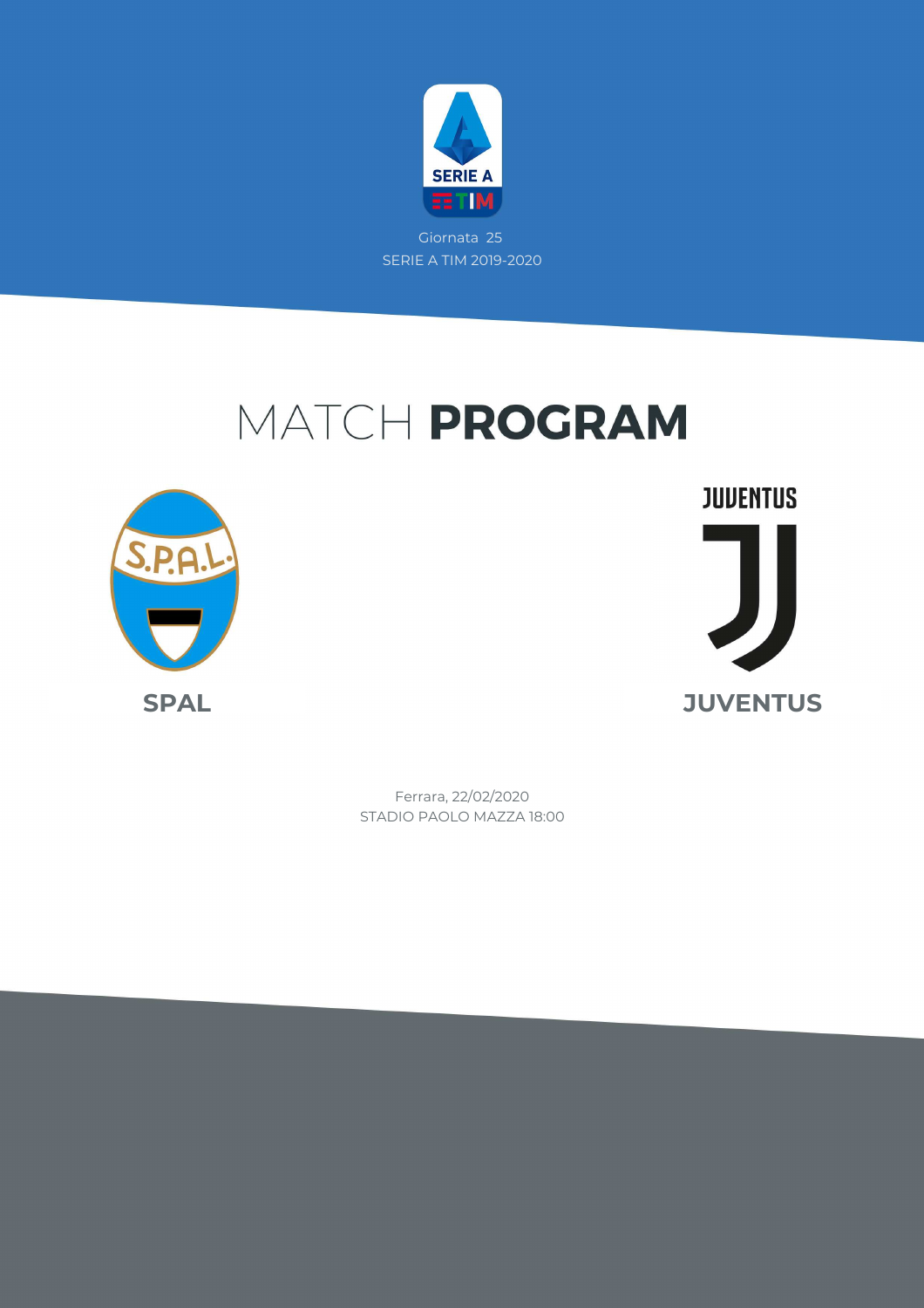



### **SPAL JUVENTUS vs** Ferrara, 22/02/2020

STADIO PAOLO MAZZA 18:00

JUENTUS

## **RISULTATI STAGIONALI**

| <b>TOTALI</b>         | <b>PTI</b> | <b>GIOC</b> | <b>VINTE</b>   | <b>NULLE</b>            | <b>PERSE</b> | GF | <b>GS</b> | <b>DIFF.RETI</b>            |
|-----------------------|------------|-------------|----------------|-------------------------|--------------|----|-----------|-----------------------------|
| <b>SPAL</b>           | 15         | 24          | 4              | 3                       | 17           | 18 | 42        | $-24$                       |
| <b>JUVENTUS</b>       | 57         | 24          | 18             | 3                       | 3            | 46 | 23        | $+23$                       |
| <b>CASA/TRASFERTA</b> | <b>PTI</b> | <b>GIOC</b> | <b>VINTE</b>   | <b>NULLE</b>            | <b>PERSE</b> | GF | <b>GS</b> | <b>MEDIA</b><br><b>GOAL</b> |
| <b>SPAL</b>           | 8          | 11          | $\overline{2}$ | $\overline{\mathbf{2}}$ | 7            | 10 | 18        | 0.9                         |
| <b>JUVENTUS</b>       | 23         | 12          | 7              | $\mathbf{Z}$            | 3            | 17 | 13        | 1.4                         |

## **ULTIMI PRECEDENTI**

| 2019-20 6 \ G  | <b>JUVENTUS</b>                                                                            | <b>SPAL</b>          |         |
|----------------|--------------------------------------------------------------------------------------------|----------------------|---------|
| 28/09/2019     | 45'(1°T) M. PJANIC, 33'(2°T) C. RONALDO                                                    |                      | $2-0$   |
| 2018-19 32 \ G | <b>SPAL</b>                                                                                | <b>JUVENTUS</b>      |         |
| 13/04/2019     | 4'(2°T) K. BONIFAZI, 29'(2°T) S. FLOCCARI                                                  | 30'(1°T) M. KEAN     | $2 - 1$ |
| 2018-19 13^ G  | <b>JUVENTUS</b>                                                                            | <b>SPAL</b>          |         |
| 24/11/2018     | 29'(1°T) C. RONALDO, 15'(2°T) M. MANDZUKIC                                                 |                      | $2-0$   |
| 2017-18 29 A G | <b>SPAL</b>                                                                                | <b>JUVENTUS</b>      |         |
| 17/03/2018     |                                                                                            |                      | $0-0$   |
| 2017-18 10 \ G | <b>JUVENTUS</b>                                                                            | <b>SPAL</b>          |         |
| 25/10/2017     | 14'(1°T) F. BERNARDESCHI, 22'(1°T) P. DYBALA, 20'(2°T)<br>G. HIGUAIN. 25'(2°T) J. CUADRADO | 34'(1°T) A. PALOSCHI | $4 - 1$ |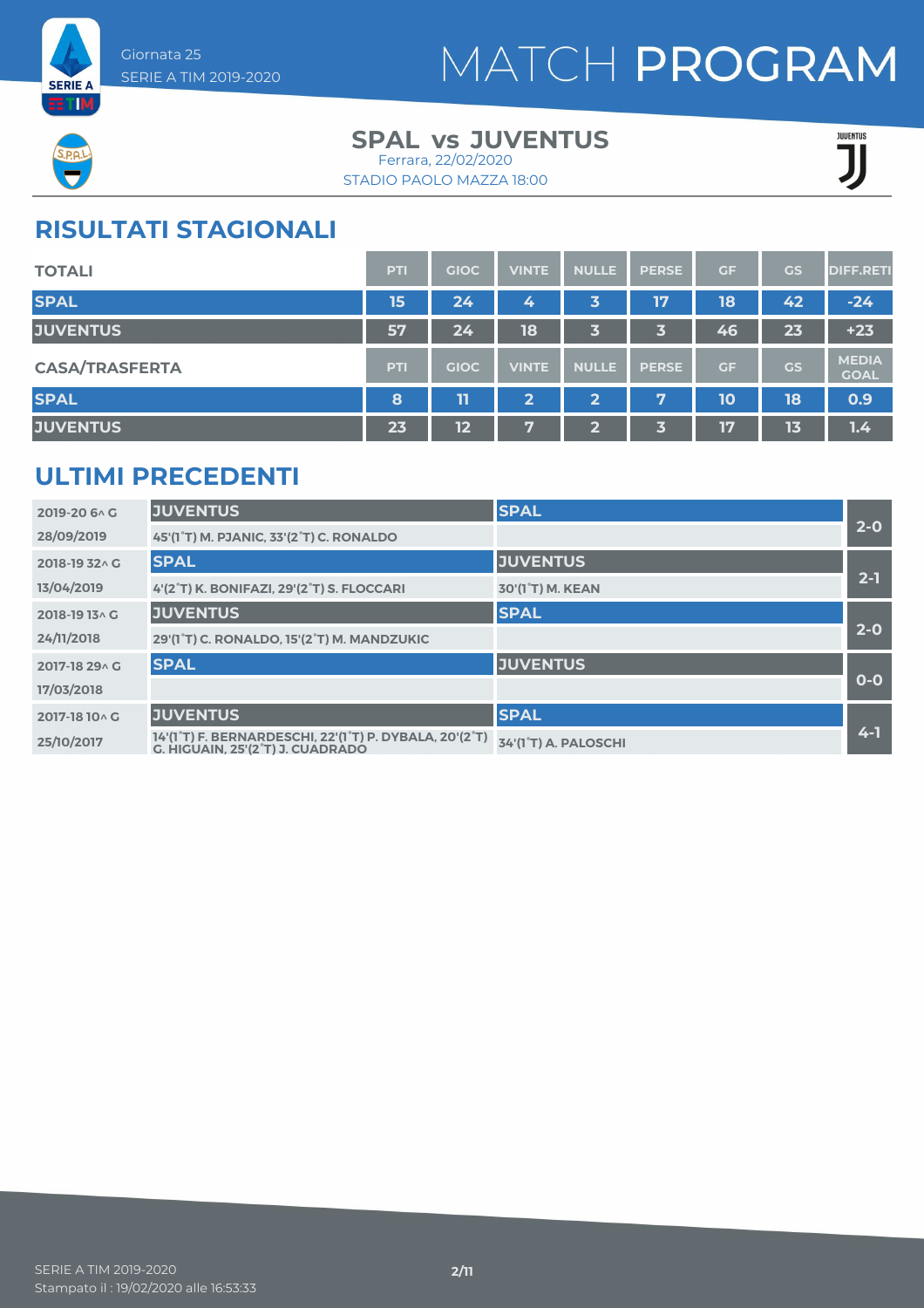

### **SPAL JUVENTUS vs** Ferrara, 22/02/2020

STADIO PAOLO MAZZA 18:00



## **ROSA DELLE SQUADRE**

| <b>PORTIERI</b><br>$\mathbf 0$<br>$\mathbf 0$<br>$\mathbf 0$<br>$\mathbf 0$<br>22 DEMBA THIAM<br>$\mathbf 0$<br>$\mathbf 0$<br>$\mathbf 0$<br><b>25 KARLO LETICA</b><br>$\Omega$<br>$\Omega$<br>$\mathbf 0$<br>$\mathbf 0$<br>$\mathbf 0$<br><b>65 MARCO MENEGHETTI</b><br>$\mathbf 0$<br>$\mathbf 0$<br>$\mathbf 0$<br>137<br><b>99 ETRIT BERISHA</b><br>174<br>42<br>24<br>2324<br><b>DIFENSORI</b><br><b>4 THIAGO CIONEK</b><br>L.<br>$\mathbf 0$<br>18<br>98<br>1538<br>23 FRANCESCO VICARI<br>84<br>$\overline{2}$<br>$\mathbf 0$<br>2003<br>22<br>372<br>$\Omega$<br>722<br>27 FELIPE<br>14<br>11<br>246<br>$\overline{3}$<br>$\mathbf 0$<br>1504<br><b>40 NENAD TOMOVIC</b><br>19<br><b>41 KEVIN BONIFAZI</b><br>40<br>4<br>$\overline{2}$<br>7<br>599<br>59<br>$\mathbf 0$<br>$\mathbf 0$<br>$\mathbf{O}$<br>$\mathbf 0$<br><b>66 BARTOSZ SALAMON</b><br><b>67 PAOLO CANNISTRA</b><br>$\mathbf 0$<br>$\mathbf 0$<br>$\mathbf 0$<br>$\mathbf 0$<br>$\mathbf 0$<br>$\mathbf 0$<br>$\mathbf 0$<br>$\mathbf 0$<br>$\mathbf{O}$<br><b>72 RICARDO FARCAS</b><br>$\mathbf 0$<br>131<br>5<br>$\Omega$<br>$\overline{2}$<br><b>ERVIN ZUKANOVIC</b><br>119<br>87<br><b>CENTROCAMPISTI</b><br>$\mathbf 0$<br><b>6 MIRKO VALDIFIORI</b><br>107<br>$\mathbf 0$<br>12<br>709<br>280<br>12<br>$\mathbb{I}$<br>23<br><b>7 SIMONE MISSIROLI</b><br>2116<br>79<br>8<br>$\overline{2}$<br>8 MATTIA VALOTI<br>19<br>1136<br>62<br>$\overline{2}$<br>$\mathbf 0$<br>11 ALESSANDRO MURGIA<br>16<br>1165<br><b>13 ARKADIUSZ RECA</b><br>19<br>$\mathbf 0$<br>$\mathbf 0$<br>1469<br>16<br>37<br>$\overline{2}$<br><b>14 BRYAN DABO</b><br>$\mathbf 0$<br>4<br>308<br><b>19 LUCAS CASTRO</b><br>187<br>21<br>$\overline{2}$<br>18<br>896<br>$\mathbb{I}$<br>$\mathbb{I}$<br>19<br>19<br>21 GABRIEL STREFEZZA<br>1399<br>116<br>$\Omega$<br>26 JACOPO SALA<br>3<br>8<br>421<br>77 MARCO D'ALESSANDRO<br>130<br>5<br>$\mathbf 0$<br>4<br>277<br>77<br>3<br>$\Omega$<br>$\Omega$<br>$\Omega$<br>93 MOHAMED FARES<br><b>96 GEORGI TUNJOV</b><br>$\mathbb{I}$<br>$\mathbf 0$<br>$\mathbf 0$<br>L<br>21<br>$\mathbf 0$<br>$\Omega$<br>$\mathbf 0$<br>97 FEDERICO ZANCHETTA<br>$\Omega$<br>$\mathbf 0$<br>$\mathbf{O}$<br>$\mathbf 0$<br>$\mathbf{O}$<br><b>98 RICCARDO MASTRILLI</b><br>$\mathbf 0$<br>$\mathbf 0$<br><b>ATTACCANTI</b><br>$\mathbf 0$<br><b>10 SERGIO FLOCCARI</b><br>365<br>73<br>19<br>824<br>$\overline{2}$<br><b>31 FEDERICO DI FRANCESCO</b><br>88<br>9<br>14<br>1005<br><b>32 ALBERTO CERRI</b><br>3<br>L.<br>291<br>41<br>11<br><b>37 ANDREA PETAGNA</b><br>128<br>34<br>9<br>23<br>2147<br><b>80 ELIOS MINAJ</b><br>0<br>$\mathbf 0$<br>O<br>$\mathbf 0$<br>O<br><b>94 JAUME CUELLAR</b><br>$\mathbf{O}$<br>$\mathbf 0$<br>$\mathbf 0$<br>$\Omega$<br>$\mathbf 0$<br><b>STAFF TECNICO</b> | <b>SPAL</b> | <b>PRES. A</b> | <b>GOL A</b> | <b>GOL 2019-20</b> | <b>PRES. 2019-20</b> | MIN. 2019-20 |
|----------------------------------------------------------------------------------------------------------------------------------------------------------------------------------------------------------------------------------------------------------------------------------------------------------------------------------------------------------------------------------------------------------------------------------------------------------------------------------------------------------------------------------------------------------------------------------------------------------------------------------------------------------------------------------------------------------------------------------------------------------------------------------------------------------------------------------------------------------------------------------------------------------------------------------------------------------------------------------------------------------------------------------------------------------------------------------------------------------------------------------------------------------------------------------------------------------------------------------------------------------------------------------------------------------------------------------------------------------------------------------------------------------------------------------------------------------------------------------------------------------------------------------------------------------------------------------------------------------------------------------------------------------------------------------------------------------------------------------------------------------------------------------------------------------------------------------------------------------------------------------------------------------------------------------------------------------------------------------------------------------------------------------------------------------------------------------------------------------------------------------------------------------------------------------------------------------------------------------------------------------------------------------------------------------------------------------------------------------------------------------------------------------------------------------------------------------------------------------------------------------------------------------------------------------------------------------------------------------------------------------------------------------------------------------------------------------------------------------------------------------------------------------------------|-------------|----------------|--------------|--------------------|----------------------|--------------|
|                                                                                                                                                                                                                                                                                                                                                                                                                                                                                                                                                                                                                                                                                                                                                                                                                                                                                                                                                                                                                                                                                                                                                                                                                                                                                                                                                                                                                                                                                                                                                                                                                                                                                                                                                                                                                                                                                                                                                                                                                                                                                                                                                                                                                                                                                                                                                                                                                                                                                                                                                                                                                                                                                                                                                                                              |             |                |              |                    |                      |              |
|                                                                                                                                                                                                                                                                                                                                                                                                                                                                                                                                                                                                                                                                                                                                                                                                                                                                                                                                                                                                                                                                                                                                                                                                                                                                                                                                                                                                                                                                                                                                                                                                                                                                                                                                                                                                                                                                                                                                                                                                                                                                                                                                                                                                                                                                                                                                                                                                                                                                                                                                                                                                                                                                                                                                                                                              |             |                |              |                    |                      |              |
|                                                                                                                                                                                                                                                                                                                                                                                                                                                                                                                                                                                                                                                                                                                                                                                                                                                                                                                                                                                                                                                                                                                                                                                                                                                                                                                                                                                                                                                                                                                                                                                                                                                                                                                                                                                                                                                                                                                                                                                                                                                                                                                                                                                                                                                                                                                                                                                                                                                                                                                                                                                                                                                                                                                                                                                              |             |                |              |                    |                      |              |
|                                                                                                                                                                                                                                                                                                                                                                                                                                                                                                                                                                                                                                                                                                                                                                                                                                                                                                                                                                                                                                                                                                                                                                                                                                                                                                                                                                                                                                                                                                                                                                                                                                                                                                                                                                                                                                                                                                                                                                                                                                                                                                                                                                                                                                                                                                                                                                                                                                                                                                                                                                                                                                                                                                                                                                                              |             |                |              |                    |                      |              |
|                                                                                                                                                                                                                                                                                                                                                                                                                                                                                                                                                                                                                                                                                                                                                                                                                                                                                                                                                                                                                                                                                                                                                                                                                                                                                                                                                                                                                                                                                                                                                                                                                                                                                                                                                                                                                                                                                                                                                                                                                                                                                                                                                                                                                                                                                                                                                                                                                                                                                                                                                                                                                                                                                                                                                                                              |             |                |              |                    |                      |              |
|                                                                                                                                                                                                                                                                                                                                                                                                                                                                                                                                                                                                                                                                                                                                                                                                                                                                                                                                                                                                                                                                                                                                                                                                                                                                                                                                                                                                                                                                                                                                                                                                                                                                                                                                                                                                                                                                                                                                                                                                                                                                                                                                                                                                                                                                                                                                                                                                                                                                                                                                                                                                                                                                                                                                                                                              |             |                |              |                    |                      |              |
|                                                                                                                                                                                                                                                                                                                                                                                                                                                                                                                                                                                                                                                                                                                                                                                                                                                                                                                                                                                                                                                                                                                                                                                                                                                                                                                                                                                                                                                                                                                                                                                                                                                                                                                                                                                                                                                                                                                                                                                                                                                                                                                                                                                                                                                                                                                                                                                                                                                                                                                                                                                                                                                                                                                                                                                              |             |                |              |                    |                      |              |
|                                                                                                                                                                                                                                                                                                                                                                                                                                                                                                                                                                                                                                                                                                                                                                                                                                                                                                                                                                                                                                                                                                                                                                                                                                                                                                                                                                                                                                                                                                                                                                                                                                                                                                                                                                                                                                                                                                                                                                                                                                                                                                                                                                                                                                                                                                                                                                                                                                                                                                                                                                                                                                                                                                                                                                                              |             |                |              |                    |                      |              |
|                                                                                                                                                                                                                                                                                                                                                                                                                                                                                                                                                                                                                                                                                                                                                                                                                                                                                                                                                                                                                                                                                                                                                                                                                                                                                                                                                                                                                                                                                                                                                                                                                                                                                                                                                                                                                                                                                                                                                                                                                                                                                                                                                                                                                                                                                                                                                                                                                                                                                                                                                                                                                                                                                                                                                                                              |             |                |              |                    |                      |              |
|                                                                                                                                                                                                                                                                                                                                                                                                                                                                                                                                                                                                                                                                                                                                                                                                                                                                                                                                                                                                                                                                                                                                                                                                                                                                                                                                                                                                                                                                                                                                                                                                                                                                                                                                                                                                                                                                                                                                                                                                                                                                                                                                                                                                                                                                                                                                                                                                                                                                                                                                                                                                                                                                                                                                                                                              |             |                |              |                    |                      |              |
|                                                                                                                                                                                                                                                                                                                                                                                                                                                                                                                                                                                                                                                                                                                                                                                                                                                                                                                                                                                                                                                                                                                                                                                                                                                                                                                                                                                                                                                                                                                                                                                                                                                                                                                                                                                                                                                                                                                                                                                                                                                                                                                                                                                                                                                                                                                                                                                                                                                                                                                                                                                                                                                                                                                                                                                              |             |                |              |                    |                      |              |
|                                                                                                                                                                                                                                                                                                                                                                                                                                                                                                                                                                                                                                                                                                                                                                                                                                                                                                                                                                                                                                                                                                                                                                                                                                                                                                                                                                                                                                                                                                                                                                                                                                                                                                                                                                                                                                                                                                                                                                                                                                                                                                                                                                                                                                                                                                                                                                                                                                                                                                                                                                                                                                                                                                                                                                                              |             |                |              |                    |                      |              |
|                                                                                                                                                                                                                                                                                                                                                                                                                                                                                                                                                                                                                                                                                                                                                                                                                                                                                                                                                                                                                                                                                                                                                                                                                                                                                                                                                                                                                                                                                                                                                                                                                                                                                                                                                                                                                                                                                                                                                                                                                                                                                                                                                                                                                                                                                                                                                                                                                                                                                                                                                                                                                                                                                                                                                                                              |             |                |              |                    |                      |              |
|                                                                                                                                                                                                                                                                                                                                                                                                                                                                                                                                                                                                                                                                                                                                                                                                                                                                                                                                                                                                                                                                                                                                                                                                                                                                                                                                                                                                                                                                                                                                                                                                                                                                                                                                                                                                                                                                                                                                                                                                                                                                                                                                                                                                                                                                                                                                                                                                                                                                                                                                                                                                                                                                                                                                                                                              |             |                |              |                    |                      |              |
|                                                                                                                                                                                                                                                                                                                                                                                                                                                                                                                                                                                                                                                                                                                                                                                                                                                                                                                                                                                                                                                                                                                                                                                                                                                                                                                                                                                                                                                                                                                                                                                                                                                                                                                                                                                                                                                                                                                                                                                                                                                                                                                                                                                                                                                                                                                                                                                                                                                                                                                                                                                                                                                                                                                                                                                              |             |                |              |                    |                      |              |
|                                                                                                                                                                                                                                                                                                                                                                                                                                                                                                                                                                                                                                                                                                                                                                                                                                                                                                                                                                                                                                                                                                                                                                                                                                                                                                                                                                                                                                                                                                                                                                                                                                                                                                                                                                                                                                                                                                                                                                                                                                                                                                                                                                                                                                                                                                                                                                                                                                                                                                                                                                                                                                                                                                                                                                                              |             |                |              |                    |                      |              |
|                                                                                                                                                                                                                                                                                                                                                                                                                                                                                                                                                                                                                                                                                                                                                                                                                                                                                                                                                                                                                                                                                                                                                                                                                                                                                                                                                                                                                                                                                                                                                                                                                                                                                                                                                                                                                                                                                                                                                                                                                                                                                                                                                                                                                                                                                                                                                                                                                                                                                                                                                                                                                                                                                                                                                                                              |             |                |              |                    |                      |              |
|                                                                                                                                                                                                                                                                                                                                                                                                                                                                                                                                                                                                                                                                                                                                                                                                                                                                                                                                                                                                                                                                                                                                                                                                                                                                                                                                                                                                                                                                                                                                                                                                                                                                                                                                                                                                                                                                                                                                                                                                                                                                                                                                                                                                                                                                                                                                                                                                                                                                                                                                                                                                                                                                                                                                                                                              |             |                |              |                    |                      |              |
|                                                                                                                                                                                                                                                                                                                                                                                                                                                                                                                                                                                                                                                                                                                                                                                                                                                                                                                                                                                                                                                                                                                                                                                                                                                                                                                                                                                                                                                                                                                                                                                                                                                                                                                                                                                                                                                                                                                                                                                                                                                                                                                                                                                                                                                                                                                                                                                                                                                                                                                                                                                                                                                                                                                                                                                              |             |                |              |                    |                      |              |
|                                                                                                                                                                                                                                                                                                                                                                                                                                                                                                                                                                                                                                                                                                                                                                                                                                                                                                                                                                                                                                                                                                                                                                                                                                                                                                                                                                                                                                                                                                                                                                                                                                                                                                                                                                                                                                                                                                                                                                                                                                                                                                                                                                                                                                                                                                                                                                                                                                                                                                                                                                                                                                                                                                                                                                                              |             |                |              |                    |                      |              |
|                                                                                                                                                                                                                                                                                                                                                                                                                                                                                                                                                                                                                                                                                                                                                                                                                                                                                                                                                                                                                                                                                                                                                                                                                                                                                                                                                                                                                                                                                                                                                                                                                                                                                                                                                                                                                                                                                                                                                                                                                                                                                                                                                                                                                                                                                                                                                                                                                                                                                                                                                                                                                                                                                                                                                                                              |             |                |              |                    |                      |              |
|                                                                                                                                                                                                                                                                                                                                                                                                                                                                                                                                                                                                                                                                                                                                                                                                                                                                                                                                                                                                                                                                                                                                                                                                                                                                                                                                                                                                                                                                                                                                                                                                                                                                                                                                                                                                                                                                                                                                                                                                                                                                                                                                                                                                                                                                                                                                                                                                                                                                                                                                                                                                                                                                                                                                                                                              |             |                |              |                    |                      |              |
|                                                                                                                                                                                                                                                                                                                                                                                                                                                                                                                                                                                                                                                                                                                                                                                                                                                                                                                                                                                                                                                                                                                                                                                                                                                                                                                                                                                                                                                                                                                                                                                                                                                                                                                                                                                                                                                                                                                                                                                                                                                                                                                                                                                                                                                                                                                                                                                                                                                                                                                                                                                                                                                                                                                                                                                              |             |                |              |                    |                      |              |
|                                                                                                                                                                                                                                                                                                                                                                                                                                                                                                                                                                                                                                                                                                                                                                                                                                                                                                                                                                                                                                                                                                                                                                                                                                                                                                                                                                                                                                                                                                                                                                                                                                                                                                                                                                                                                                                                                                                                                                                                                                                                                                                                                                                                                                                                                                                                                                                                                                                                                                                                                                                                                                                                                                                                                                                              |             |                |              |                    |                      |              |
|                                                                                                                                                                                                                                                                                                                                                                                                                                                                                                                                                                                                                                                                                                                                                                                                                                                                                                                                                                                                                                                                                                                                                                                                                                                                                                                                                                                                                                                                                                                                                                                                                                                                                                                                                                                                                                                                                                                                                                                                                                                                                                                                                                                                                                                                                                                                                                                                                                                                                                                                                                                                                                                                                                                                                                                              |             |                |              |                    |                      |              |
|                                                                                                                                                                                                                                                                                                                                                                                                                                                                                                                                                                                                                                                                                                                                                                                                                                                                                                                                                                                                                                                                                                                                                                                                                                                                                                                                                                                                                                                                                                                                                                                                                                                                                                                                                                                                                                                                                                                                                                                                                                                                                                                                                                                                                                                                                                                                                                                                                                                                                                                                                                                                                                                                                                                                                                                              |             |                |              |                    |                      |              |
|                                                                                                                                                                                                                                                                                                                                                                                                                                                                                                                                                                                                                                                                                                                                                                                                                                                                                                                                                                                                                                                                                                                                                                                                                                                                                                                                                                                                                                                                                                                                                                                                                                                                                                                                                                                                                                                                                                                                                                                                                                                                                                                                                                                                                                                                                                                                                                                                                                                                                                                                                                                                                                                                                                                                                                                              |             |                |              |                    |                      |              |
|                                                                                                                                                                                                                                                                                                                                                                                                                                                                                                                                                                                                                                                                                                                                                                                                                                                                                                                                                                                                                                                                                                                                                                                                                                                                                                                                                                                                                                                                                                                                                                                                                                                                                                                                                                                                                                                                                                                                                                                                                                                                                                                                                                                                                                                                                                                                                                                                                                                                                                                                                                                                                                                                                                                                                                                              |             |                |              |                    |                      |              |
|                                                                                                                                                                                                                                                                                                                                                                                                                                                                                                                                                                                                                                                                                                                                                                                                                                                                                                                                                                                                                                                                                                                                                                                                                                                                                                                                                                                                                                                                                                                                                                                                                                                                                                                                                                                                                                                                                                                                                                                                                                                                                                                                                                                                                                                                                                                                                                                                                                                                                                                                                                                                                                                                                                                                                                                              |             |                |              |                    |                      |              |
|                                                                                                                                                                                                                                                                                                                                                                                                                                                                                                                                                                                                                                                                                                                                                                                                                                                                                                                                                                                                                                                                                                                                                                                                                                                                                                                                                                                                                                                                                                                                                                                                                                                                                                                                                                                                                                                                                                                                                                                                                                                                                                                                                                                                                                                                                                                                                                                                                                                                                                                                                                                                                                                                                                                                                                                              |             |                |              |                    |                      |              |
|                                                                                                                                                                                                                                                                                                                                                                                                                                                                                                                                                                                                                                                                                                                                                                                                                                                                                                                                                                                                                                                                                                                                                                                                                                                                                                                                                                                                                                                                                                                                                                                                                                                                                                                                                                                                                                                                                                                                                                                                                                                                                                                                                                                                                                                                                                                                                                                                                                                                                                                                                                                                                                                                                                                                                                                              |             |                |              |                    |                      |              |
|                                                                                                                                                                                                                                                                                                                                                                                                                                                                                                                                                                                                                                                                                                                                                                                                                                                                                                                                                                                                                                                                                                                                                                                                                                                                                                                                                                                                                                                                                                                                                                                                                                                                                                                                                                                                                                                                                                                                                                                                                                                                                                                                                                                                                                                                                                                                                                                                                                                                                                                                                                                                                                                                                                                                                                                              |             |                |              |                    |                      |              |
|                                                                                                                                                                                                                                                                                                                                                                                                                                                                                                                                                                                                                                                                                                                                                                                                                                                                                                                                                                                                                                                                                                                                                                                                                                                                                                                                                                                                                                                                                                                                                                                                                                                                                                                                                                                                                                                                                                                                                                                                                                                                                                                                                                                                                                                                                                                                                                                                                                                                                                                                                                                                                                                                                                                                                                                              |             |                |              |                    |                      |              |
|                                                                                                                                                                                                                                                                                                                                                                                                                                                                                                                                                                                                                                                                                                                                                                                                                                                                                                                                                                                                                                                                                                                                                                                                                                                                                                                                                                                                                                                                                                                                                                                                                                                                                                                                                                                                                                                                                                                                                                                                                                                                                                                                                                                                                                                                                                                                                                                                                                                                                                                                                                                                                                                                                                                                                                                              |             |                |              |                    |                      |              |
|                                                                                                                                                                                                                                                                                                                                                                                                                                                                                                                                                                                                                                                                                                                                                                                                                                                                                                                                                                                                                                                                                                                                                                                                                                                                                                                                                                                                                                                                                                                                                                                                                                                                                                                                                                                                                                                                                                                                                                                                                                                                                                                                                                                                                                                                                                                                                                                                                                                                                                                                                                                                                                                                                                                                                                                              |             |                |              |                    |                      |              |
|                                                                                                                                                                                                                                                                                                                                                                                                                                                                                                                                                                                                                                                                                                                                                                                                                                                                                                                                                                                                                                                                                                                                                                                                                                                                                                                                                                                                                                                                                                                                                                                                                                                                                                                                                                                                                                                                                                                                                                                                                                                                                                                                                                                                                                                                                                                                                                                                                                                                                                                                                                                                                                                                                                                                                                                              |             |                |              |                    |                      |              |
|                                                                                                                                                                                                                                                                                                                                                                                                                                                                                                                                                                                                                                                                                                                                                                                                                                                                                                                                                                                                                                                                                                                                                                                                                                                                                                                                                                                                                                                                                                                                                                                                                                                                                                                                                                                                                                                                                                                                                                                                                                                                                                                                                                                                                                                                                                                                                                                                                                                                                                                                                                                                                                                                                                                                                                                              |             |                |              |                    |                      |              |
|                                                                                                                                                                                                                                                                                                                                                                                                                                                                                                                                                                                                                                                                                                                                                                                                                                                                                                                                                                                                                                                                                                                                                                                                                                                                                                                                                                                                                                                                                                                                                                                                                                                                                                                                                                                                                                                                                                                                                                                                                                                                                                                                                                                                                                                                                                                                                                                                                                                                                                                                                                                                                                                                                                                                                                                              |             |                |              |                    |                      |              |

**LUIGI DI BIAGIO**

**Diffidato**

m.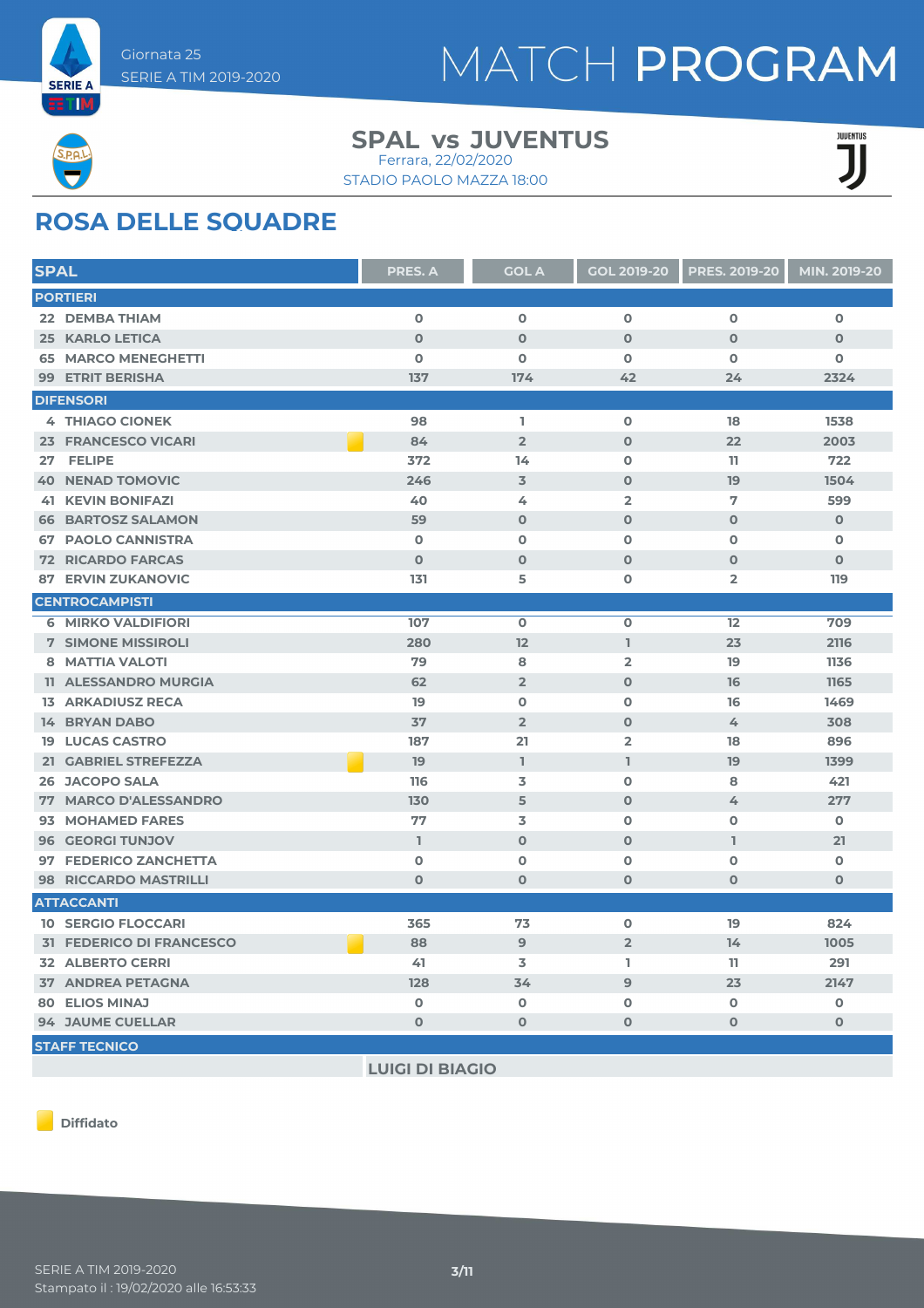

### **SPAL JUVENTUS vs** Ferrara, 22/02/2020

STADIO PAOLO MAZZA 18:00



| <b>JUVENTUS</b>                 | <b>PRES. A</b>        | <b>GOL A</b>    | <b>GOL 2019-20</b> | <b>PRES. 2019-20</b> | MIN. 2019-20 |
|---------------------------------|-----------------------|-----------------|--------------------|----------------------|--------------|
| <b>PORTIERI</b>                 |                       |                 |                    |                      |              |
| 1 WOJCIECH SZCZESNY             | 134                   | 117             | 16                 | 17                   | 1651         |
| <b>31 CARLO PINSOGLIO</b>       | 2 <sup>2</sup>        | $\overline{3}$  | $\mathbf 0$        | $\mathbf 0$          | $\mathbf{O}$ |
| <b>77 GIANLUIGI BUFFON</b>      | 647                   | 524             | 7                  | 7                    | 672          |
| <b>DIFENSORI</b>                |                       |                 |                    |                      |              |
| 2 MATTIA DE SCIGLIO             | 151                   | L.              | $\mathbf 0$        | 7                    | 435          |
| <b>3 GIORGIO CHIELLINI</b>      | 390                   | 27              | $\mathbf{I}$       | $\overline{2}$       | 114          |
| 4 MATTHIJS DE LIGT              | 18                    | $\overline{2}$  | $\overline{2}$     | 18                   | 1645         |
| <b>12 ALEX SANDRO</b>           | 126                   | 10 <sup>1</sup> | $\mathbf 0$        | 20                   | 1845         |
| 13 DANILO                       | 11                    | L.              | I.                 | 11                   | 740          |
| <b>19 LEONARDO BONUCCI</b>      | 354                   | 22              | 3                  | 24                   | 2288         |
| <b>24 DANIELE RUGANI</b>        | 109                   | 9               | $\mathbf 0$        | $\overline{2}$       | 194          |
| <b>28 MERIH DEMIRAL</b>         | 19                    | $\overline{3}$  | $\mathbf{I}$       | 5                    | 405          |
| <b>34 PIETRO BERUATTO</b>       | $\mathbf 0$           | $\mathbf 0$     | $\mathbf 0$        | $\mathbf 0$          | $\mathbf 0$  |
| <b>41 LUCA COCCOLO</b>          | $\mathbf 0$           | $\mathbf 0$     | $\mathbf 0$        | $\mathbf 0$          | $\mathbf 0$  |
| <b>42 DE OLIVEIRA WESLEY</b>    | 0                     | $\mathbf 0$     | 0                  | $\mathbf 0$          | 0            |
| <b>CENTROCAMPISTI</b>           |                       |                 |                    |                      |              |
| 5 MIRALEM PJANIC                | 273                   | 42              | 3                  | 22                   | 1862         |
| <b>6 SAMI KHEDIRA</b>           | 99                    | 21              | $\mathbf{O}$       | 12                   | 728          |
| <b>8 AARON RAMSEY</b>           | 13                    | L.              | L                  | 13                   | 686          |
| <b>14 BLAISE MATUIDI</b>        | 84                    | 6               | $\Omega$           | 21                   | 1559         |
| <b>25 ADRIEN RABIOT</b>         | 16                    | $\mathbf 0$     | $\mathbf 0$        | 16                   | 1169         |
| <b>30 RODRIGO BENTANCUR</b>     | 68                    | $\overline{2}$  | $\mathbf 0$        | 17                   | 1222         |
| <b>33 FEDERICO BERNARDESCHI</b> | 138                   | 20              | $\mathbf{O}$       | 16                   | 833          |
| <b>38 SIMONE MURATORE</b>       | $\mathbf{O}$          | $\mathbf 0$     | $\mathbf{O}$       | $\mathbf{O}$         | $\mathbf{O}$ |
| <b>39 MANOLO PORTANOVA</b>      | L                     | $\mathbf 0$     | $\mathbf 0$        | $\mathbf 0$          | 0            |
| <b>ATTACCANTI</b>               |                       |                 |                    |                      |              |
| <b>7 CRISTIANO RONALDO</b>      | 51                    | 41              | 20                 | 20                   | 1892         |
| <b>10 PAULO DYBALA</b>          | 211                   | 79              | 6                  | 22                   | 1490         |
| 11 DOUGLAS COSTA                | 61                    | 5               | $\mathbf 0$        | 13                   | 509          |
| <b>16 JUAN CUADRADO</b>         | 256                   | 35              | $\mathbf{I}$       | 21                   | 1787         |
| 21 GONZALO HIGUAIN              | 214                   | 122             | 5                  | 22                   | 1479         |
| <b>35 MARCO OLIVIERI</b>        | $\mathbf{O}$          | $\mathbf 0$     | $\mathbf 0$        | $\mathbf 0$          | $\mathbf 0$  |
| <b>STAFF TECNICO</b>            |                       |                 |                    |                      |              |
|                                 | <b>MAURIZIO SARRI</b> |                 |                    |                      |              |

**Squalificato**

**Diffidato**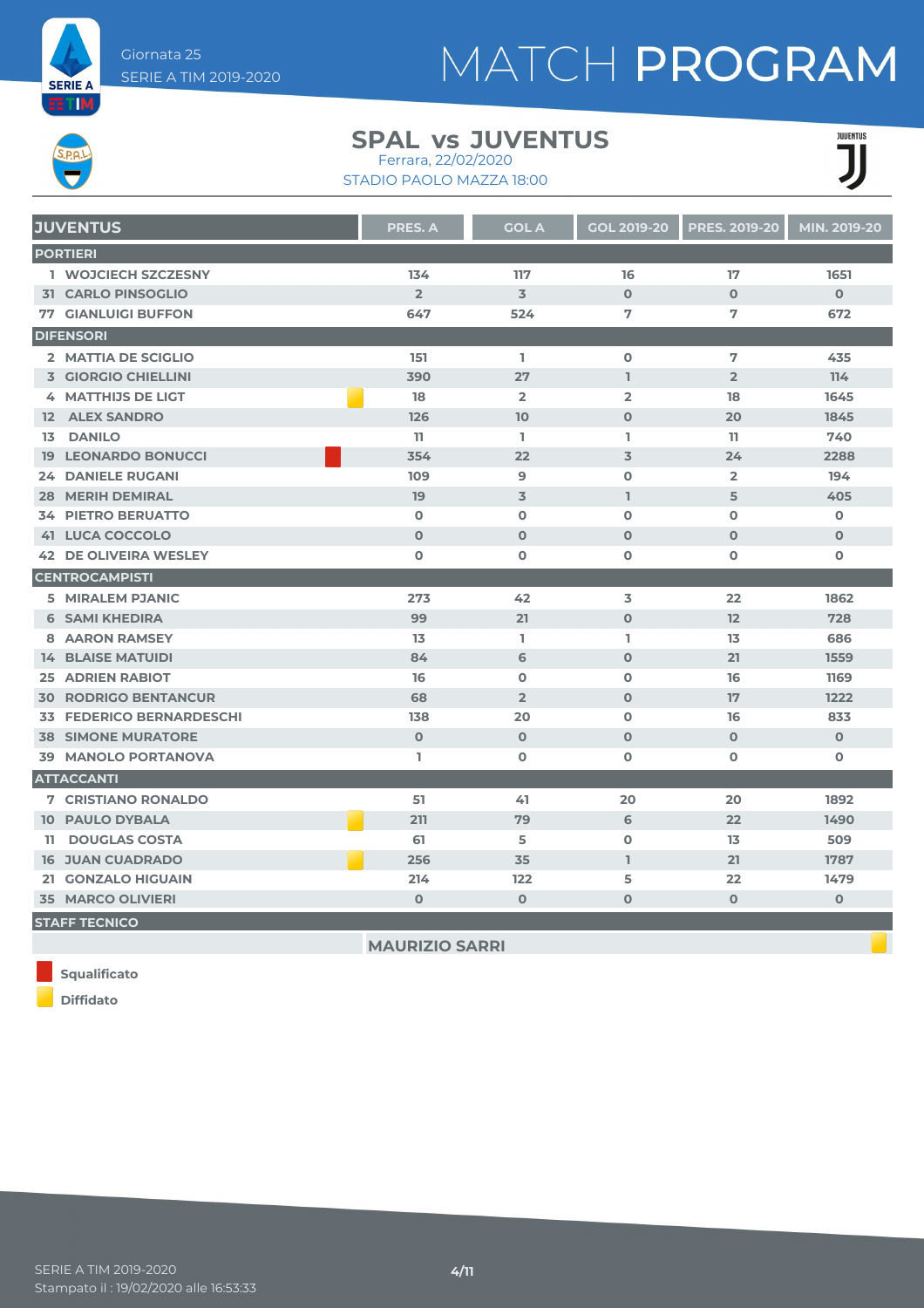



### **SPAL JUVENTUS vs** Ferrara, 22/02/2020

STADIO PAOLO MAZZA 18:00

| <b>JUVENTUS</b> |  |
|-----------------|--|
|                 |  |

## **RENDIMENTO RECENTE**

| <b>SPAL</b><br><b>LECCE</b><br>24^ GIORNATA<br>$2-1$<br>2'(2°T) A. PETAGNA<br>15/02/2020<br>41'(1°T) M. MANCOSU, 21'(2°T) Z. MAJER<br><b>SPAL</b><br><b>SASSUOLO</b><br><b>23^ GIORNATA</b><br>$1-2$<br>20'(2 <sup>°</sup> T) F. CAPUTO, 45'(2 <sup>°</sup> T) J. BOGA<br>09/02/2020<br>23'(1°T) K. BONIFAZI | <b>SPAL</b>         |              |             |  |
|--------------------------------------------------------------------------------------------------------------------------------------------------------------------------------------------------------------------------------------------------------------------------------------------------------------|---------------------|--------------|-------------|--|
|                                                                                                                                                                                                                                                                                                              |                     |              |             |  |
|                                                                                                                                                                                                                                                                                                              |                     |              |             |  |
|                                                                                                                                                                                                                                                                                                              |                     |              |             |  |
|                                                                                                                                                                                                                                                                                                              |                     |              |             |  |
|                                                                                                                                                                                                                                                                                                              | <b>22^ GIORNATA</b> | <b>LAZIO</b> | <b>SPAL</b> |  |
| $5-1$<br>3'(1 <sup>°</sup> T) C. IMMOBILE, 16'(1 <sup>°</sup> T) F. CAICEDO, 29'(1 <sup>°</sup> T) C.<br>20'(2°T) S. MISSIROLI<br>02/02/2020<br>IMMOBILE, 38'(1 <sup>°</sup> T) F. CAICEDO, 13'(2 <sup>°</sup> T) B. ADEKANYE                                                                                |                     |              |             |  |
| <b>SPAL</b><br>21^ GIORNATA<br><b>BOLOGNA</b>                                                                                                                                                                                                                                                                |                     |              |             |  |
| $1 - 3$<br>24'(1°T)[A] F. VICARI, 14'(2°T) M. BARROW, 18'(2°T) A.<br>25/01/2020<br>23'(1 <sup>°</sup> T) A. PETAGNA<br><b>POLI</b>                                                                                                                                                                           |                     |              |             |  |
| <b>SPAL</b><br><b>ATALANTA</b><br><b>20^ GIORNATA</b>                                                                                                                                                                                                                                                        |                     |              |             |  |
| $1-2$<br>9'(2°T) A. PETAGNA, 15'(2°T) M. VALOTI<br>20/01/2020<br>16'(1 <sup>°</sup> T) J. ILICIC                                                                                                                                                                                                             |                     |              |             |  |

### **JUVENTUS**

| <b>24^ GIORNATA</b><br>16/02/2020 | <b>JUVENTUS</b><br>39'(1°T) P. DYBALA, 30'(2°T) J. CUADRADO                                | <b>BRESCIA</b>             | $2 - 0$ |
|-----------------------------------|--------------------------------------------------------------------------------------------|----------------------------|---------|
| 23^ GIORNATA                      | <b>HELLAS VERONA</b>                                                                       | <b>JUVENTUS</b>            | $2 - 1$ |
| 08/02/2020                        | 31'(2°T) F. BORINI, 41'(2°T) G. PAZZINI                                                    | <b>20'(2°T) C. RONALDO</b> |         |
| <b>22^ GIORNATA</b><br>02/02/2020 | <b>JUVENTUS</b><br>40'(1°T) C. RONALDO, 35'(2°T) C. RONALDO, 46'(2°T) M.<br><b>DE LIGT</b> | <b>FIORENTINA</b>          | $3-0$   |
| 21^ GIORNATA                      | <b>NAPOLI</b>                                                                              | <b>JUVENTUS</b>            | $2 - 1$ |
| 26/01/2020                        | 18'(2°T) P. ZIELINSKI, 41'(2°T) L. INSIGNE                                                 | 45'(2°T) C. RONALDO        |         |
| <b>20^ GIORNATA</b>               | <b>JUVENTUS</b>                                                                            | <b>PARMA</b>               | $2 - 1$ |
| 19/01/2020                        | 43'(1°T) C. RONALDO, 13'(2°T) C. RONALDO                                                   | 10'(2°T) A. CORNELIUS      |         |

| <b>CONFRONTO SQUADRE (Valori medi)</b> | <b>SPAL</b> | <b>JUVENTUS</b> |
|----------------------------------------|-------------|-----------------|
| <b>Goal Fatti</b>                      | 0.75        | 1.92            |
| <b>Goal Subiti</b>                     | 1.75        | 0.96            |
| <b>Tiri totali</b>                     | 9.08        | 11.92           |
| <b>Tiri in porta</b>                   | 4           | 7.04            |
| <b>Assist</b>                          | 0.42        | 1.17            |
| Azioni di attacco                      | 43.46       | 53.88           |
| Passaggi riusciti                      | 330.17      | 520.46          |
| Passaggi riusciti %                    | 80%         | 87%             |
| <b>Falli Fatti</b>                     | 14.08       | 13.42           |
| <b>Falli Subiti</b>                    | 13.75       | 12.04           |
| <b>Baricentro</b>                      | 49.97m      | 53.43m          |
| <b>Passaggi Chiave</b>                 | 2.25        | 4.58            |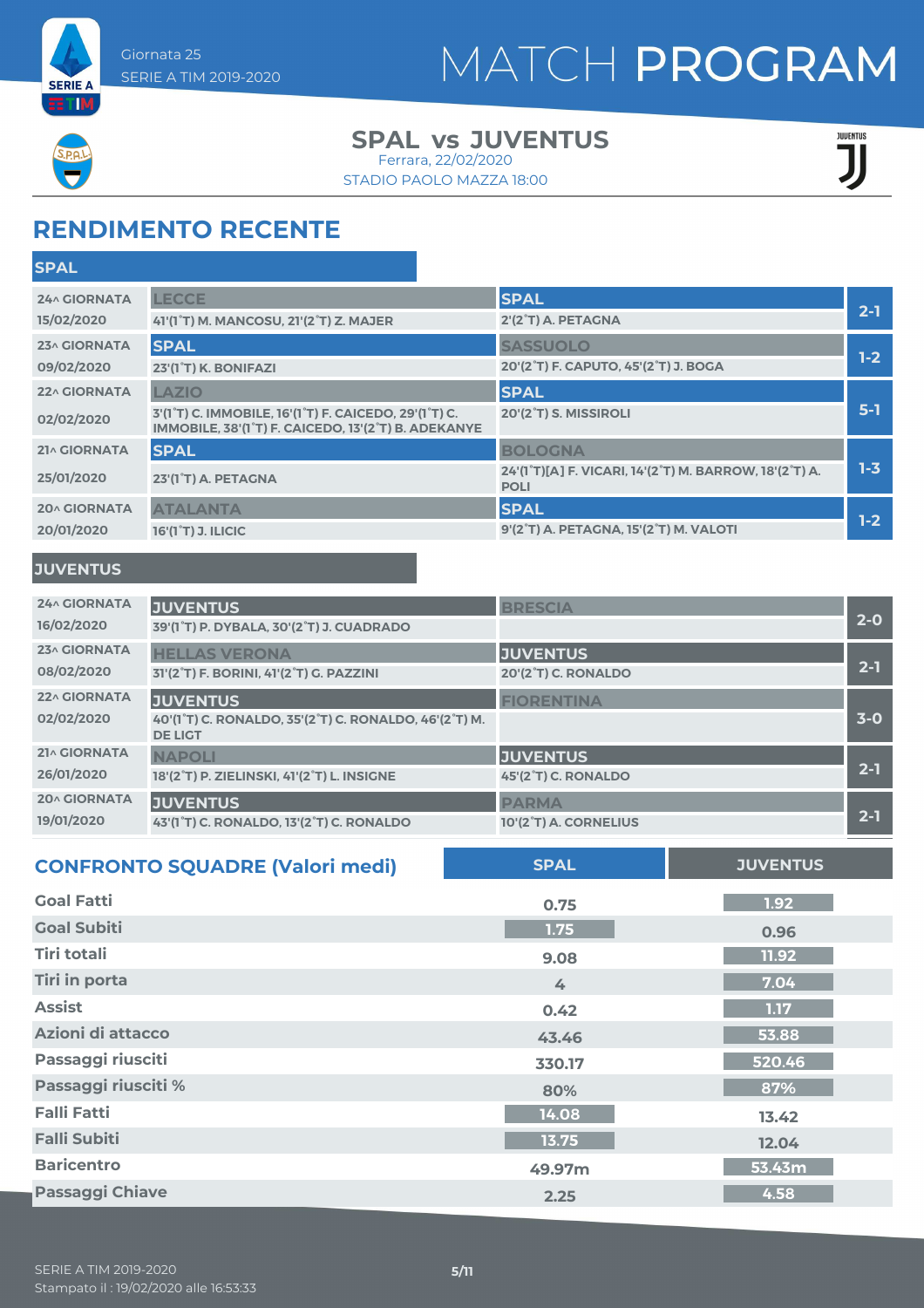**SERIE A ETM** 

# MATCH PROGRAM

### **SPAL JUVENTUS vs** Ferrara, 22/02/2020

STADIO PAOLO MAZZA 18:00

**JUVENTUS** ĴĴ

### **RENDIMENTO ATLETICO \***

| <b>SPAL</b>               | Pres. (Min.) | Media (km) | Media<br>Sprint (Km) | <b>JUVENTUS</b>         | Pres. (Min.) | Media (km) | <b>Media</b><br><b>Sprint (Km)</b> |
|---------------------------|--------------|------------|----------------------|-------------------------|--------------|------------|------------------------------------|
| 7 S. MISSIROLI            | 23 (2116')   | 10.944     | 0.98                 | 5 M. PJANIC             | 22 (1862')   | 11.579     | 0.759                              |
| <b>4</b> T. CIONEK        | 18 (1538')   | 10.412     | 0.929                | <b>12 ALEX SANDRO</b>   | 20 (1845')   | 10.748     | 0.925                              |
| <b>11</b> A. MURGIA       | 16 (1165')   | 10.306     | 0.911                | 14 B. MATUIDI           | 21 (1559')   | 10.592     | 1.069                              |
| <b>13</b> A. RECA         | 16 (1469')   | 10.278     | 1.107                | 4 M. DE LIGT            | 18 (1645')   | 10.327     | 0.63                               |
| 40 N. TOMOVIC             | 19 (1504')   | 10.069     | 0.77                 | 24 D. RUGANI            | 2(194)       | 10.278     | 0.367                              |
| <b>23 F. VICARI</b>       | 22 (2003')   | 9.957      | 0.503                | <b>30 R. BENTANCUR</b>  | 17 (1222')   | 10.116     | 0.957                              |
| 37 A. PETAGNA             | 23 (2147')   | 9.937      | 0.708                | 16 J. CUADRADO          | 21 (1787')   | 10.088     | 0.972                              |
| <b>14</b> B. DABO         | 4(308)       | 9.917      | 0.924                | 28 M. DEMIRAL           | 5(405)       | 10.074     | 0.648                              |
| 41 K. BONIFAZI            | 4(331)       | 9.694      | 0.634                | 25 A. RABIOT            | 16 (1169')   | 10.031     | 1.097                              |
| <b>31</b> F. DI FRANCESCO | 14 (1005')   | 9.619      | 0.889                | 19 L. BONUCCI           | 24 (2288')   | 9.945      | 0.638                              |
| 87 E. ZUKANOVIC           | 2(119')      | 9.599      | 0.55                 | 7 C. RONALDO            | 20 (1892')   | 9.569      | 0.824                              |
| 19 L. CASTRO              | 3(225)       | 9.276      | 0.843                | 2 M. DE SCIGLIO         | 7(435)       | 9.522      | 0.749                              |
| <b>6</b> M. VALDIFIORI    | 12 (709')    | 9.21       | 0.473                | 3 G. CHIELLINI          | 2(114)       | 9.471      | 0.633                              |
| 21 G. STREFEZZA           | 19 (1399')   | 9.206      | 0.795                | 10 P. DYBALA            | 22 (1490')   | 8.908      | 0.701                              |
| 8 M. VALOTI               | 19 (1136')   | 9.047      | 0.743                | 21 G. HIGUAIN           | 22 (1479')   | 8.688      | 0.727                              |
| <b>77</b> M. D'ALESSANDRO | 4(277)       | 8.708      | 0.736                | <b>13 DANILO</b>        | 11(740)      | 8.598      | 0.958                              |
| 27 FELIPE                 | 11(722')     | 8.646      | 0.452                | <b>6</b> S. KHEDIRA     | 12 (728')    | 8.335      | 0.768                              |
| <b>10</b> S. FLOCCARI     | 19 (824')    | 7.615      | 0.519                | 33 F. BERNARDESCHI      | 16 (833')    | 8.295      | 0.784                              |
| <b>26</b> J. SALA         | 8 (421')     | 7.121      | 0.62                 | 8 A. RAMSEY             | 13 (686')    | 7.851      | 0.765                              |
| 96 G. TUNJOV              | 1(21)        | 3.113      | 0.352                | <b>11 DOUGLAS COSTA</b> | 13 (509')    | 6.934      | 0.629                              |

**\* Le informazioni riportate sul Rendimento Atletico sono da intendersi riferite al periodo di permanenza nella squadra corrente.**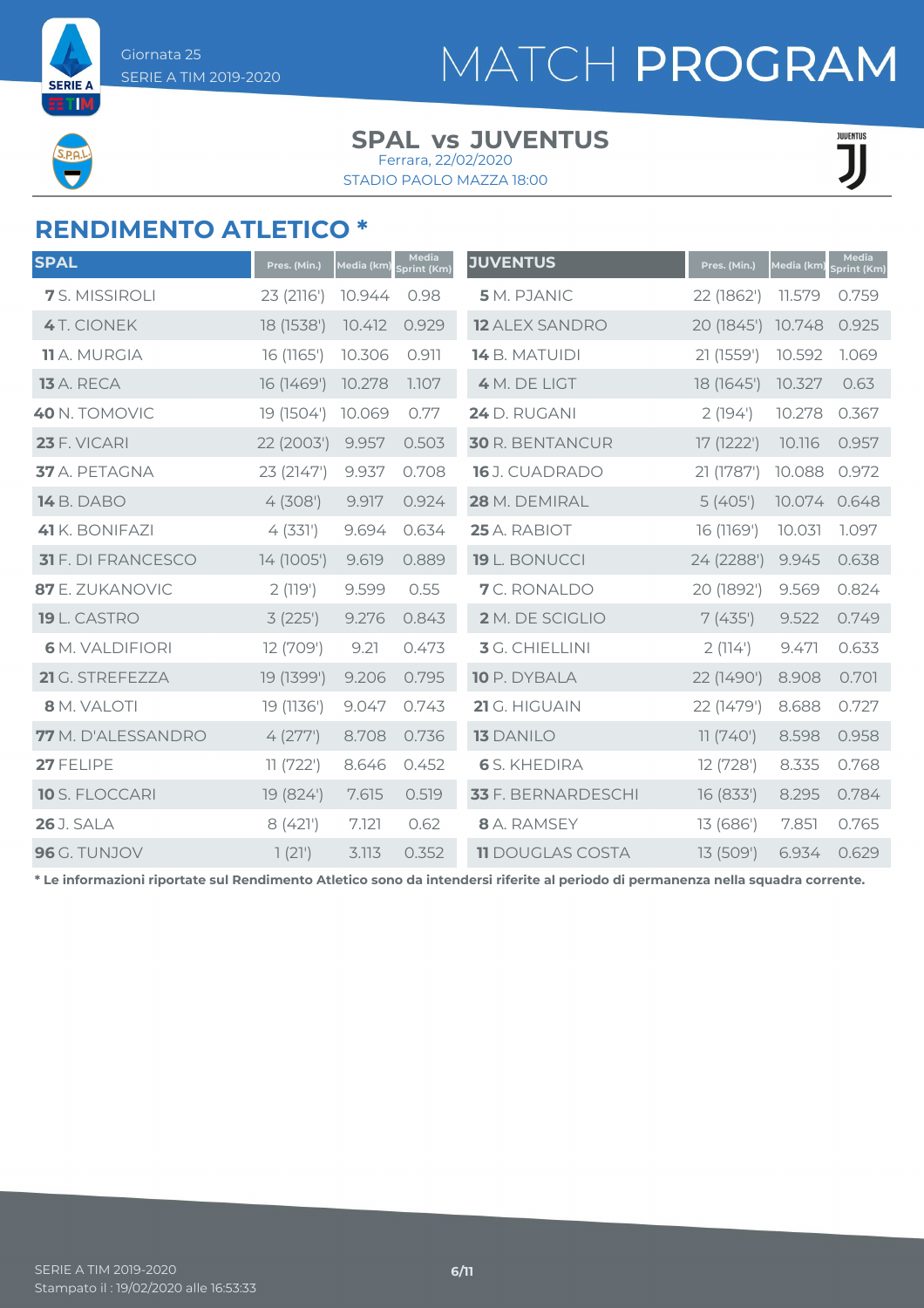**SERIE A** ETM

### **SPAL JUVENTUS vs** Ferrara, 22/02/2020

STADIO PAOLO MAZZA 18:00

| JUVENTUS |  |
|----------|--|
|          |  |
|          |  |
|          |  |

## **GLI INCONTRI DELLA 25 ^ GIORNATA**

| <b>BRESCIA</b>       | <b>NAPOLI</b>    | 21/02/2020 20:45 |
|----------------------|------------------|------------------|
| <b>BOLOGNA</b>       | <b>UDINESE</b>   | 22/02/2020 15:00 |
| <b>SPAL</b>          | <b>JUVENTUS</b>  | 22/02/2020 18:00 |
| <b>FIORENTINA</b>    | <b>MILAN</b>     | 22/02/2020 20:45 |
| <b>GENOA</b>         | <b>LAZIO</b>     | 23/02/2020 12:30 |
| <b>ATALANTA</b>      | <b>SASSUOLO</b>  | 23/02/2020 15:00 |
| <b>HELLAS VERONA</b> | <b>CAGLIARI</b>  | 23/02/2020 15:00 |
| <b>TORINO</b>        | <b>PARMA</b>     | 23/02/2020 15:00 |
| <b>ROMA</b>          | <b>LECCE</b>     | 23/02/2020 18:00 |
| <b>INTER</b>         | <b>SAMPDORIA</b> | 23/02/2020 20:45 |

## **CLASSIFICA SERIE A**

|                      | PTI | <b>GIOC</b> | <b>VINTE</b>   | <b>NULLE</b>            | <b>PERSE</b>            | <b>GF</b> | <b>GS</b> | <b>DIFF.RETI</b> |
|----------------------|-----|-------------|----------------|-------------------------|-------------------------|-----------|-----------|------------------|
| <b>JUVENTUS</b>      | 57  | 24          | 18             | $\overline{\mathbf{3}}$ | $\overline{\mathbf{3}}$ | 46        | 23        | $+23$            |
| <b>LAZIO</b>         | 56  | 24          | 17             | 5                       | $\overline{2}$          | 55        | 21        | $+34$            |
| <b>INTER</b>         | 54  | 24          | 16             | 6                       | $\overline{2}$          | 49        | 22        | $+27$            |
| <b>ATALANTA</b>      | 45  | 24          | 13             | 6                       | 5                       | 63        | 32        | $+31$            |
| <b>ROMA</b>          | 39  | 24          | 11             | 6                       | $\overline{7}$          | 43        | 32        | $+11$            |
| <b>HELLAS VERONA</b> | 35  | 24          | $\overline{9}$ | 8                       | $\overline{7}$          | 28        | 24        | $+4$             |
| <b>PARMA</b>         | 35  | 24          | 10             | 5                       | 9                       | 32        | 30        | $+2$             |
| <b>MILAN</b>         | 35  | 24          | 10             | 5                       | 9                       | 26        | 31        | $-5$             |
| <b>NAPOLI</b>        | 33  | 24          | 9              | 6                       | 9                       | 37        | 34        | $+3$             |
| <b>BOLOGNA</b>       | 33  | 24          | 9              | 6                       | 9                       | 37        | 39        | $-2$             |
| <b>CAGLIARI</b>      | 32  | 24          | 8              | 8                       | 8                       | 38        | 36        | $+2$             |
| <b>SASSUOLO</b>      | 29  | 24          | 8              | 5                       | 11                      | 38        | 39        | -1               |
| <b>FIORENTINA</b>    | 28  | 24          | $\overline{7}$ | $\overline{7}$          | 10                      | 31        | 35        | $-4$             |
| <b>TORINO</b>        | 27  | 24          | 8              | $\overline{3}$          | 13                      | 27        | 43        | $-16$            |
| <b>UDINESE</b>       | 26  | 24          | $\overline{7}$ | 5                       | 12                      | 20        | 36        | $-16$            |
| <b>LECCE</b>         | 25  | 24          | 6              | $\overline{7}$          | 11                      | 32        | 45        | $-13$            |
| <b>SAMPDORIA</b>     | 23  | 24          | 6              | 5                       | 13                      | 26        | 43        | $-17$            |
| <b>GENOA</b>         | 22  | 24          | 5              | $\overline{7}$          | 12                      | 27        | 43        | $-16$            |
| <b>BRESCIA</b>       | 16  | 24          | 4              | 4                       | 16                      | 21        | 44        | $-23$            |
| <b>SPAL</b>          | 15  | 24          | 4              | $\overline{\mathbf{3}}$ | 17                      | 18        | 42        | $-24$            |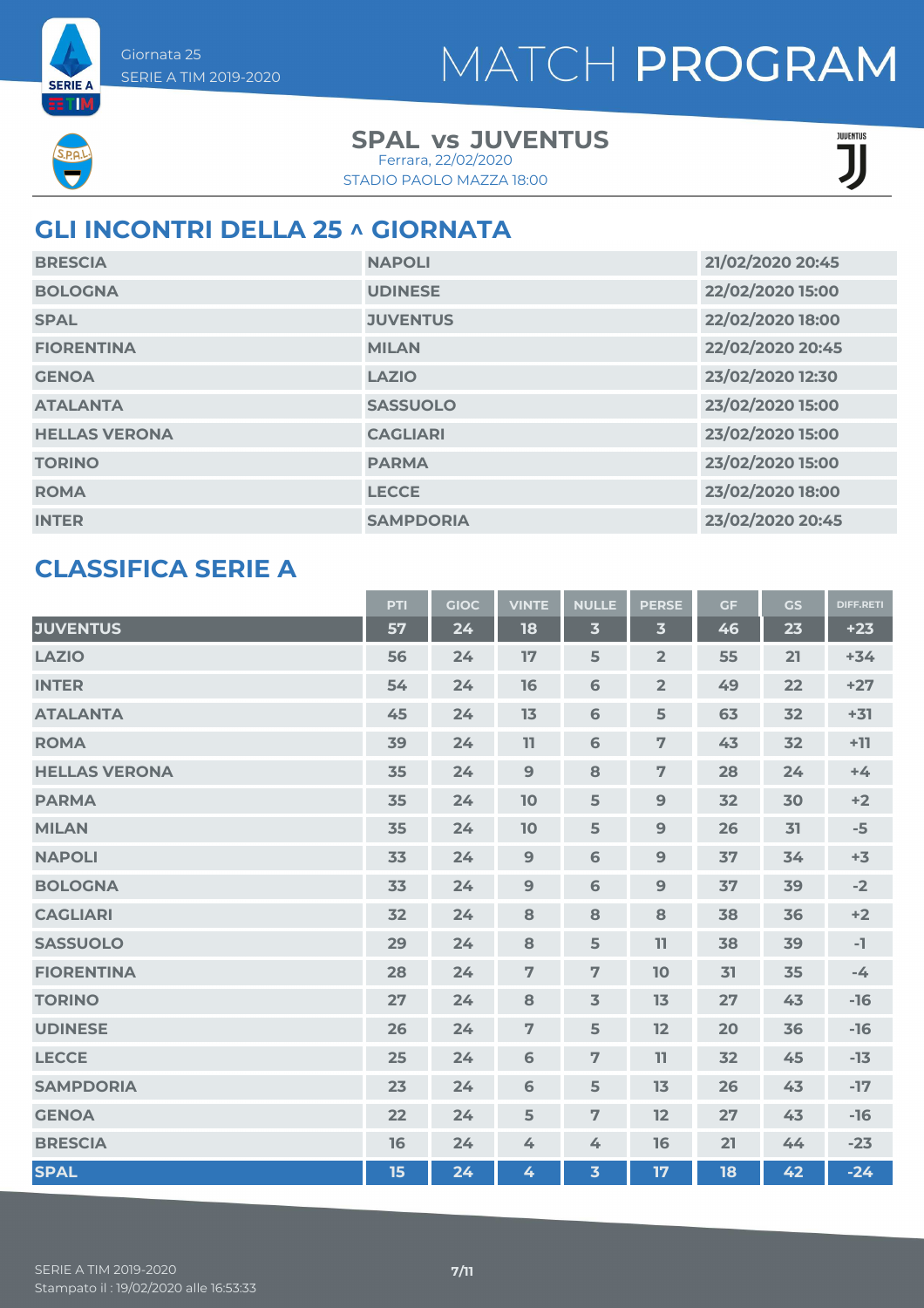**SERIE A ETM** 

# MATCH PROGRAM

### **SPAL JUVENTUS vs** STADIO PAOLO MAZZA 18:00 Ferrara, 22/02/2020

**JULENTUS** 

## **CLASSIFICA GIOCATORI**

| <b>RANKING MARCATORI</b> | <b>Gol(Rigore)</b>   |
|--------------------------|----------------------|
| 1 C. IMMOBILE            | LAZ 26 (10)          |
| 2 C. RONALDO             | JUV 20 (7)           |
| <b>3 R. LUKAKU</b>       | <b>INT</b> 17 (4)    |
| 4 J. ILICIC              | ATA 14 (0)           |
| 4 JOAO PEDRO             | CAG 14 (3)           |
| <b>6 L. MURIEL</b>       | ATA 12(5)            |
| 7 L. MARTINEZ            | 11 (2)<br><b>INT</b> |
| <b>F. CAPUTO</b>         | 11(1)<br><b>SAS</b>  |
| <b>E. DZEKO</b>          | <b>ROM</b> 11 (0)    |
| 10 A. MILIK              | 9 (0)<br><b>NAP</b>  |

## **CLASSIFICA SQUADRE**

| <b>RANKING SQUADRE</b>          | <b>Gol - Media Gol</b> |      |
|---------------------------------|------------------------|------|
| <b>ATALANTA</b>                 | 63                     | 2.63 |
| <b>LAZIO</b><br>2               | 55                     | 2.29 |
| <b>INTER</b><br>B               | 49                     | 2.04 |
| <b>JUVENTUS</b><br>4            | 46                     | 1.92 |
| <b>ROMA</b><br>5                | 43                     | 1.79 |
| <b>CAGLIARI</b><br>6            | 38                     | 1.58 |
| <b>SASSUOLO</b><br>6            | 38                     | 1.58 |
| <b>BOLOGNA</b><br>8             | 37                     | 1.54 |
| <b>NAPOLI</b><br>8              | 37                     | 1.54 |
| <b>LECCE</b><br>10              | 32                     | 1.33 |
| <b>PARMA</b><br>10              | 32                     | 1.33 |
| <b>FIORENTINA</b>               | 内                      | 1.29 |
| <b>HELLAS VERONA</b><br>13      | 28                     | 1.17 |
| 14 GENOA                        | 27                     | 1.13 |
| <b>TORINO</b><br>ΠZ<br>4        |                        | 1.13 |
| <b>MILAN</b><br>16 <sup>1</sup> | 26                     | 1.08 |
| <b>SAMPDORIA</b><br>16          | 26                     | 1.08 |
| <b>BRESCIA</b><br>18            | 21                     | 0.88 |
| <b>19 UDINESE</b>               | 20                     | 0.83 |
| 20 SPAL                         | 18                     | 0.75 |

|                         | <b>RANKING SQUADRE</b> | Tot Tiri - In Porta - Fuori    |
|-------------------------|------------------------|--------------------------------|
|                         | <b>ATALANTA</b>        | 359 215 144                    |
| $\overline{\mathbf{2}}$ | <b>NAPOLI</b>          | 329<br><b>162</b><br>167       |
| 3                       | <b>LAZIO</b>           | 121<br>182<br>303              |
| 4                       | <b>ROMA</b>            | 293<br><b>159</b><br>134       |
| 5                       | <b>JUVENTUS</b>        | 286<br><b>169</b><br>117       |
| 6                       | <b>INTER</b>           | 98<br>272<br>174               |
| 7                       | <b>MILAN</b>           | 132<br>268<br><b>136</b>       |
| 8                       | <b>BOLOGNA</b>         | 148<br>265<br>117              |
| 9                       | <b>FIORENTINA</b>      | 130<br>115<br>245              |
| 10                      | <b>SAMPDORIA</b>       | 241<br>124<br>117              |
| TT                      | <b>SASSUOLO</b>        | 234<br>134<br><b>100</b>       |
| 12                      | <b>LECCE</b>           | 231<br>106<br>125              |
| 13                      | <b>CAGLIARI</b>        | 116<br>109<br>225              |
| 14                      | <b>PARMA</b>           | 107<br>114<br>221              |
| 14                      | <b>UDINESE</b>         | <b>110</b><br>221<br>m         |
| 16                      | <b>SPAL</b>            | 122<br>218<br>9<br>6           |
| 17                      | <b>HELLAS VERONA</b>   | 89<br>6<br>127<br>21           |
| 18                      | <b>GENOA</b>           | 90<br>206<br><b>116</b>        |
| 19                      | <b>TORINO</b>          | <b>190</b><br>88<br><b>102</b> |
|                         | 20 BRESCIA             | 183 103<br>80                  |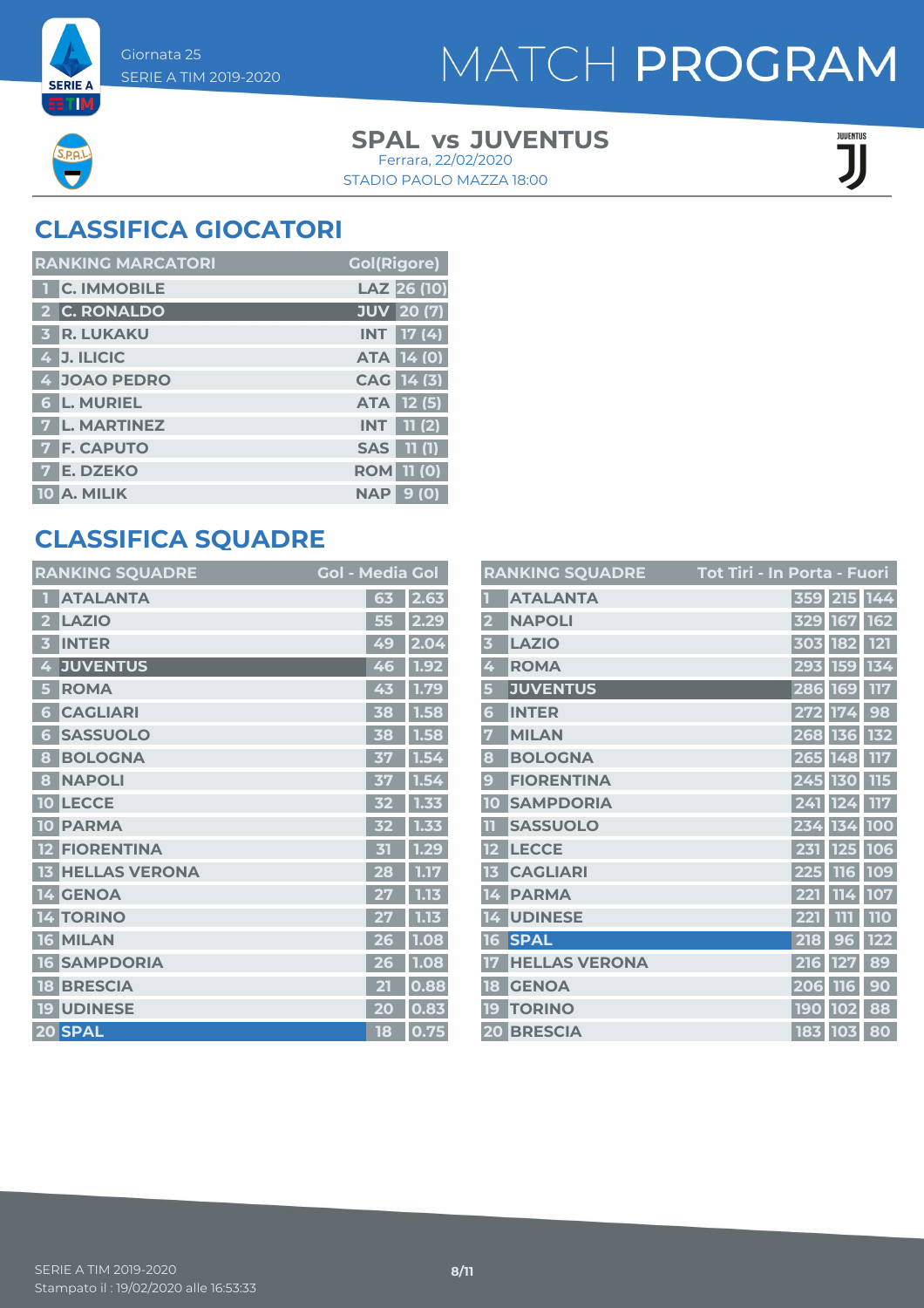**SERIE A ETM** 

### **SPAL JUVENTUS vs** Ferrara, 22/02/2020

STADIO PAOLO MAZZA 18:00



| <b>RANKING SQUADRE</b>  | <b>Assist</b> |
|-------------------------|---------------|
| <b>ATALANTA</b>         | 40            |
| <b>LAZIO</b>            | 34            |
| <b>INTER</b><br>В       | 30            |
| <b>JUVENTUS</b><br>4    | 28            |
| <b>SASSUOLO</b><br>4    | 28            |
| <b>NAPOLI</b><br>Ġ      | 25            |
| <b>PARMA</b><br>Ÿ.      | 24            |
| <b>ROMA</b><br>8        | 22            |
| <b>BOLOGNA</b><br>9     | 20            |
| <b>CAGLIARI</b><br>9    | 20            |
| <b>FIORENTINA</b><br>m  | 17            |
| <b>LECCE</b><br>11      | 17            |
| <b>GENOA</b><br>13      | 15            |
| <b>13 UDINESE</b>       | 15            |
| <b>15 HELLAS VERONA</b> | 14            |
| <b>TORINO</b><br>15     | 14            |
| <b>BRESCIA</b>          | 13            |
| <b>MILAN</b><br>17      | 13            |
| <b>SAMPDORIA</b><br>17  | 13            |
| 20 SPAL                 | 10            |

| <b>RANKING SQUADRE</b>                   | Passaggi Chiave* |      |
|------------------------------------------|------------------|------|
| <b>JUVENTUS</b><br>П                     |                  | 4.58 |
| <b>NAPOLI</b><br>$\overline{\mathbf{2}}$ |                  | 4.54 |
| <b>ATALANTA</b><br>3                     |                  | 4.46 |
| <b>LAZIO</b><br>4                        |                  | 4.33 |
| <b>INTER</b><br>5                        |                  | 4    |
| <b>MILAN</b><br>6                        |                  | 3.67 |
| <b>ROMA</b><br>7                         |                  | 3.58 |
| <b>CAGLIARI</b><br>8                     |                  | 3.5  |
| <b>BOLOGNA</b><br>9                      |                  | 3.38 |
| <b>10 FIORENTINA</b>                     |                  | 3.25 |
| <b>10 HELLAS VERONA</b>                  |                  | 3.25 |
| <b>10 SASSUOLO</b>                       |                  | 3.25 |
| <b>13 SAMPDORIA</b>                      |                  | 3.04 |
| <b>14 GENOA</b>                          |                  | 2.96 |
| <b>15 TORINO</b>                         |                  | 2.83 |
| <b>15 UDINESE</b>                        |                  | 2.83 |
| <b>17 LECCE</b>                          |                  | 2.63 |
| <b>17 PARMA</b>                          |                  | 2.63 |
| <b>19 BRESCIA</b>                        |                  | 2.5  |
| 20 SPAL                                  |                  | 2.25 |
| * Valori medi ner nartita                |                  |      |

| <b>RANKING SQUADRE</b>            | Passaggi riusciti - % * |        |           |
|-----------------------------------|-------------------------|--------|-----------|
| <b>JUVENTUS</b><br>П              |                         | 520.46 | 87        |
| 2 NAPOLI                          |                         | 517.83 | 87        |
| <b>SASSUOLO</b><br>3.             |                         | 459.92 | 85        |
| <b>ATALANTA</b><br>4              |                         | 453.71 | 83        |
| <b>INTER</b><br>5                 |                         | 439.71 | 84        |
| <b>LAZIO</b><br>6                 |                         | 419.58 | 84        |
| <b>MILAN</b><br>7                 |                         | 417.42 | 83        |
| <b>ROMA</b><br>8                  |                         | 415.58 | 84        |
| <b>BOLOGNA</b><br>9               |                         | 370.83 | 80        |
| <b>10 GENOA</b>                   |                         | 366.46 | 81        |
| <b>CAGLIARI</b><br>11             |                         | 349.17 | 80        |
| <b>12 UDINESE</b>                 |                         | 339.71 | 80        |
| <b>13 FIORENTINA</b>              |                         | 335.92 | 80        |
| 14 SPAL                           |                         | 330.17 | 80        |
| <b>15 HELLAS VERONA</b>           |                         | 326    | 76        |
| <b>16 LECCE</b>                   |                         | 324.88 | 80        |
| <b>TORINO</b><br>17 <sup>1</sup>  |                         | 306.21 | 77        |
| <b>18 SAMPDORIA</b>               |                         | 291.71 | 76        |
| <b>19 PARMA</b>                   |                         | 287.92 | 78        |
| <b>20 BRESCIA</b>                 |                         | 268.29 | 74        |
| * Valori medi per partita.        |                         |        |           |
| <b>RANKING SQUADRE</b>            |                         |        | Recuperi* |
| <b>HELLAS VERONA</b><br>П         |                         |        | 94.46     |
| <b>PARMA</b><br>$\overline{2}$    |                         |        | 86.63     |
| <b>UDINESE</b><br>3 <sup>7</sup>  |                         |        | 84.79     |
| $\frac{1}{2}$<br><b>BRESCIA</b>   |                         |        | 83.75     |
| <b>TORINO</b><br>$5\overline{)}$  |                         |        | 82.46     |
| <b>INTER</b><br>6                 |                         |        | 80.67     |
| <b>ATALANTA</b><br>$\overline{7}$ |                         |        | 80.13     |
| <b>8 FIORENTINA</b>               |                         |        | 79.63     |
| 9 SAMPDORIA                       |                         |        | 78.63     |
| <b>10 GENOA</b>                   |                         |        | 77.79     |
| <b>11 BOLOGNA</b>                 |                         |        | 77.63     |
| <b>11 SPAL</b>                    |                         |        | 77.63     |
| <b>13 CAGLIARI</b>                |                         |        | 77.58     |
| <b>14 LAZIO</b>                   |                         |        | 77        |
| <b>15 ROMA</b>                    |                         |        | 75.88     |
| <b>16 JUVENTUS</b>                |                         |        | 72.88     |
| <b>17 MILAN</b>                   |                         |        | 71.63     |
| <b>18 LECCE</b>                   |                         |        | 69.42     |
| <b>19 NAPOLI</b>                  |                         |        | 63.13     |
| 20 SASSUOLO                       |                         |        | 62.75     |

\* Valori medi per partita.

\* Valori medi per partita.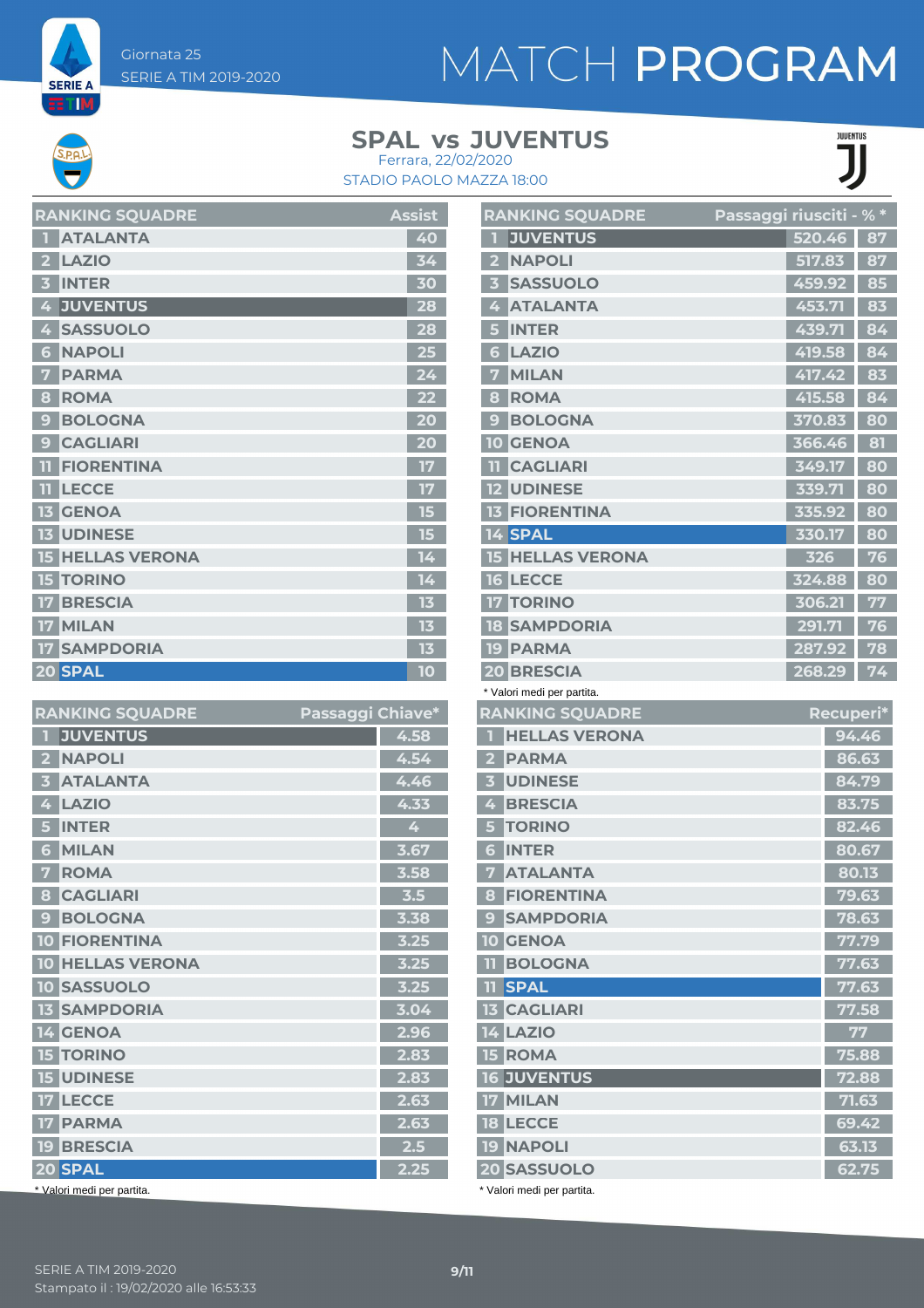Giornata 25 SERIE A TIM 2019-2020

**SERIE A ET M** 

# MATCH PROGRAM

## **SPAL JUVENTUS vs**

**JUENTUS** 

| Ferrara, 22/02/2020      |
|--------------------------|
| STADIO PAOLO MAZZA 18:00 |

| 112<br>4.67 |
|-------------|
| 4.63<br>ווו |
| 106<br>4.42 |
| 104<br>4.33 |
| 4.25<br>102 |
| 4.21<br>101 |
| 4.17<br>100 |
| 98<br>4.08  |
| 87<br>3.63  |
| 3.58<br>86  |
| 85<br>3.54  |
| 3.5<br>84   |
| 83<br>3.46  |
| 82<br>3.42  |
| 82<br>3.42  |
| 80<br>3.33  |
| 3.17<br>76  |
| 3.08<br>74  |
| 2.58<br>62  |
| 58<br>2.42  |
|             |

|                         | <b>RANKING SQUADRE</b> | Media Km |
|-------------------------|------------------------|----------|
|                         | <b>INTER</b>           | 112.713  |
| $\overline{\mathbf{2}}$ | <b>PARMA</b>           | 109.834  |
| 3                       | <b>JUVENTUS</b>        | 109.512  |
| 4                       | <b>LECCE</b>           | 109.505  |
| 5                       | <b>HELLAS VERONA</b>   | 109.487  |
| 6                       | <b>ROMA</b>            | 109.173  |
| 7                       | <b>LAZIO</b>           | 109.03   |
| 8                       | <b>ATALANTA</b>        | 108.811  |
| $\mathbf{g}$            | <b>BOLOGNA</b>         | 108.751  |
|                         | <b>10 SPAL</b>         | 108.518  |
| 11                      | <b>SASSUOLO</b>        | 108.348  |
|                         | <b>12 FIORENTINA</b>   | 108.197  |
| 13                      | <b>SAMPDORIA</b>       | 107.705  |
|                         | 14 MILAN               | 107.413  |
|                         | <b>15 UDINESE</b>      | 107.036  |
| <b>16</b>               | <b>BRESCIA</b>         | 106.92   |
| 17                      | <b>NAPOLI</b>          | 106.736  |
| 18                      | <b>GENOA</b>           | 105.894  |
|                         | <b>19 CAGLIARI</b>     | 105.759  |
|                         | <b>20 TORINO</b>       | 103.953  |